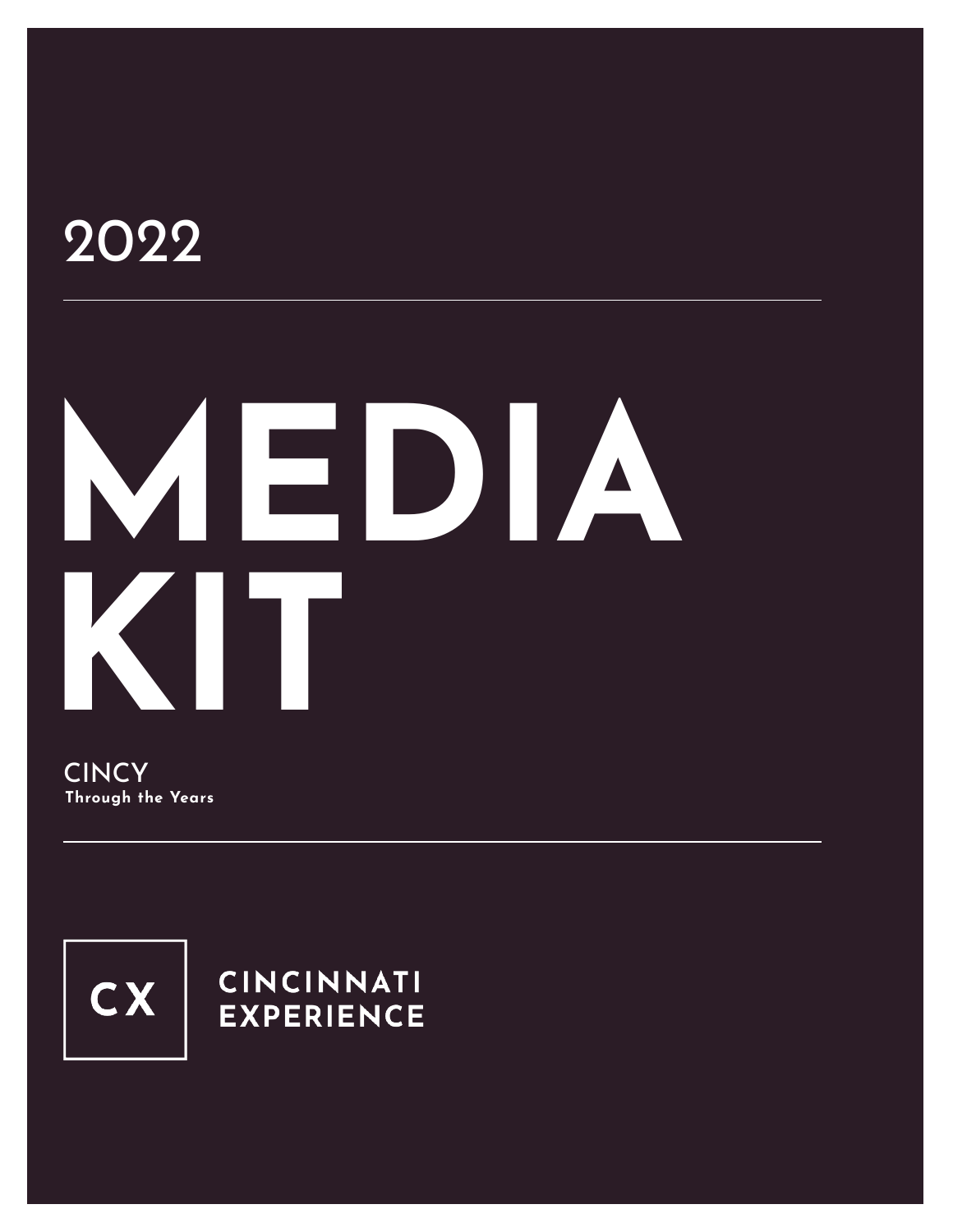



We've been building and brewing our own way since we started. And we're not done. A region fueled by dreamers, doers, innovators and makers, Cincinnati glitters with a view and vibe unmistakably its own. Here, east meets west, north meets south, old meets new and reinvention reigns. We're raw, real, and full of heart, buttoned-up and tatted-up, rich in tradition and alive in the times. A vibrant mix of cultures and contrasts, we come together across bridges, regions and backgrounds to create a community we're proud to call home.

### MOVIES FILMED IN CINCY SINCE THE '80s

Have you seen any of these 'flicks? Stream them now and keep your eyes peeled for Cincy landmarks!

- Rain Man (Winner of the 1988 Oscars for Best Picture!)
- Carol (starring Rooney Mara and Cate Blanchett!)  $\ddot{\phantom{a}}$
- Dark Waters (A 2019 legal thriller starring Mark Ruffalo and Anne Hathaway)
- Airborne (A 1993 hilarious cult classic that the Enquirer  $\ddot{\bullet}$ called 'the best movie from Cincinnati you've never seen')
- Traffic (starring Don Cheadle and Benicio Del Toro) ۰
- Bones and All (starring Timothée Chalamet)  $\ddot{\bullet}$

Check out more fave films made in Cincy **[RIGHT HERE.](https://www.youtube.com/watch?v=ASdizy5qkLY)**

#### FAMOUS PEOPLE FROM THE CINCY AREA

- Three presidents (Taft, Grant, Harrison) were from the Cincy area. (Psst: This is why the logo for Taft's Ale House is a silhouette of Taft relaxing in his bathtub!)
- Award-winning actor George Clooney is also from Cincy: he also attended both NKU and the University of Cincinnati, making him a true hometown celebrity.
- Mary Wineberg, an Olympic Gold Medalist in track and field, attended Walnut Hills High School as well as the University of Cincinnati. She was recently elected to the Board of Education for Cincinnati Public Schools.
- Nick and Drew Lachey brothers, members of the band 98 Degrees, business partners, celebrity  $\ddot{\bullet}$ guest stars, and hosts in a range of popular TV shows — were born and raised in Cincinnati.
- Sarah Jessica Parker got her start right here in Cincy, and **[continues to praise](https://www.cincinnati.com/story/entertainment/2016/10/05/where-did-sarah-jessica-parker-get-her-start-right-here/91630900/)** the city's art and  $\ddot{\bullet}$ culture scene to this day: The Sex and the City star once told the Enquirer that "Cincinnati, and I really mean this, is a great city."
- Comedian Dave Chappelle grew up (and still lives) in Yellow Springs, a small town just outside of Dayton, Ohio, in the Cincinnati area.
- Bill Hemmer, a popular journalist, started off as a sports reporter traveling with the Bengals ۰ from 1988 to 1992 (including the team's trip to the Super Bowl in 1989).